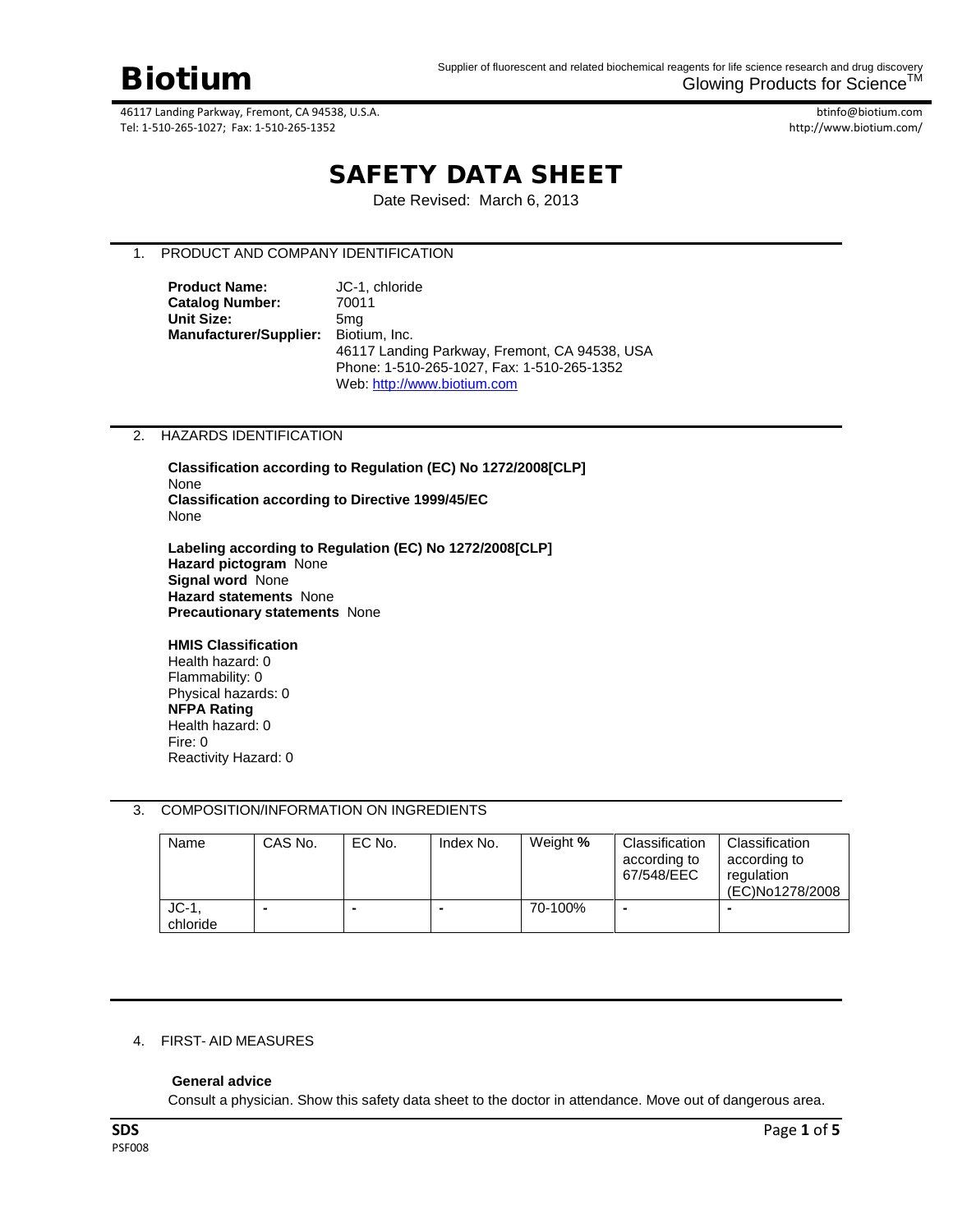

btinfo@biotium.com http://www.biotium.com/

# **If inhaled**

If breathed in, move person into fresh air. If not breathing, give artificial respiration. Consult a physician. **In case of skin contact** Wash off with soap and plenty of water. Consult a physician. **In case of eye contact** Flush eyes with water as a precaution. **If swallowed** Do NOT induce vomiting. Never give anything by mouth to an unconscious person. Rinse mouth with water. Consult a physician.

# 5. FIREFIGHTING MEASURES

### **Suitable extinguishing media**

Carbon dioxide, dry chemical extinguishers, foam extinguishers or water. **Special protective equipment for firefighters** Wear self contained breathing apparatus for firefighting if necessary.

# 6. ACCIDENTAL RELEASE MEASURES

### **Personal precautions**

Avoid breathing vapors, mist or gas. Remove all sources of ignition. **Environmental precautions** Prevent further leakage or spillage if safe to do so. Do not let product enter drains. **Methods and materials for containment and cleaning up** Contain spillage. Soak up spilled substance with inert absorbent material. . Keep in suitable, closed containers for disposal.

# 7. HANDLING AND STORAGE

### **Precautions for safe handling**

Avoid inhalation of vapor or mist. Avoid direct contact with substance. **Conditions for safe storage** Keep container tightly closed in a dry and well-ventilated place. Store at  $4^{\circ}$ C.

# 8. EXPOSURE CONTROLS/PERSONAL PROTECTION

**Components with workplace control parameters** Substance JC-1, chloride Control parameters No information available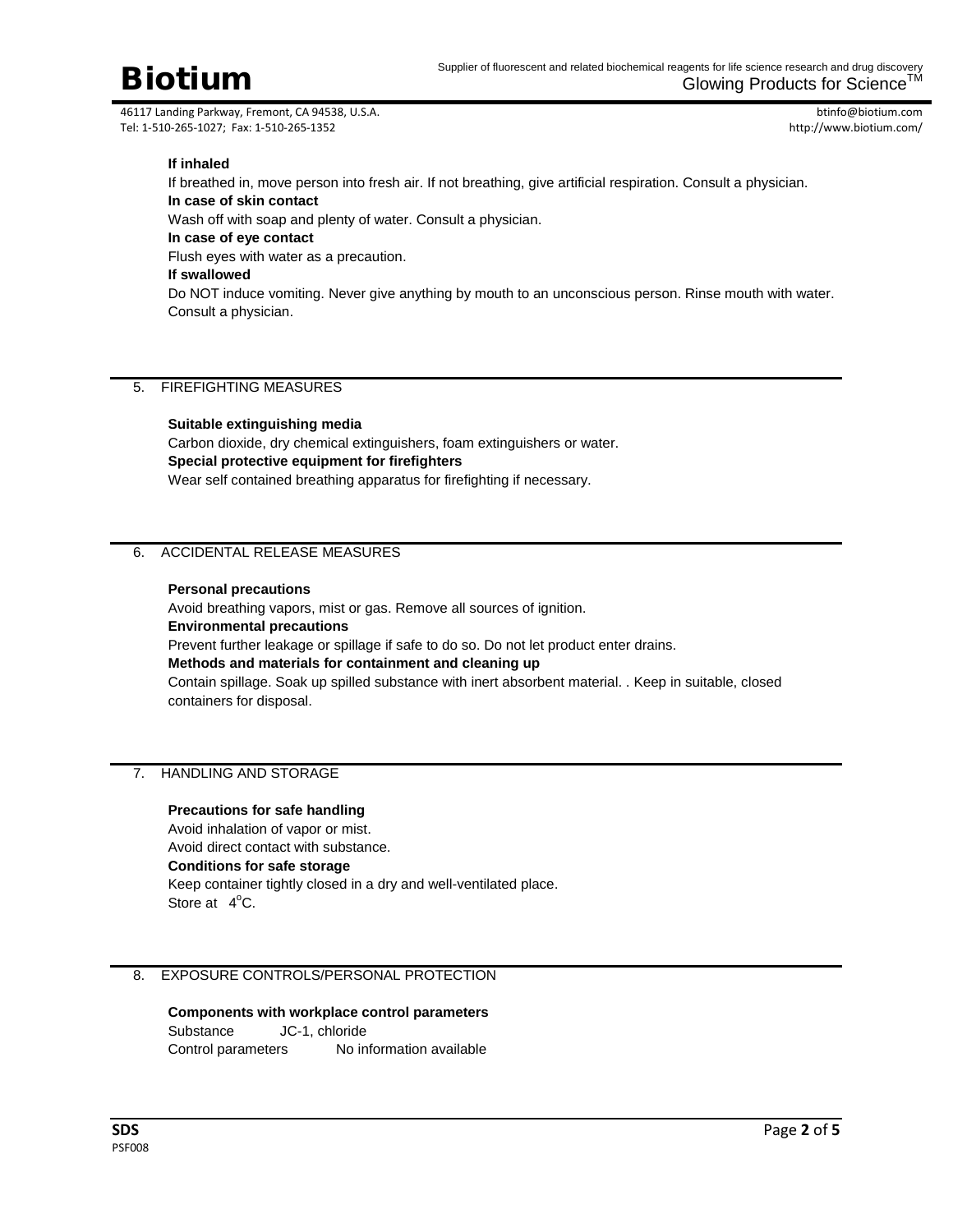btinfo@biotium.com http://www.biotium.com/

# **Personal protective equipment**

# **Hand protection**

Handle with gloves. Gloves must be inspected prior to use. Use proper glove removal technique (without touching glove's outer surface) to avoid skin contact with this product. Dispose of contaminated gloves after use in accordance with applicable laws and good laboratory practices. Wash and dry hands.

# **Respiratory protection**

Use respirators and components tested and approved under appropriate government standards such as NIOSH (US) or CEN (EU).

### **Eye protection**

Safety glasses with side-shields conforming to EN166 Use equipment for eye protection tested and approved under appropriate government standards such as NIOSH (US) or EN 166(EU).

### **Hygiene measures**

Handle in accordance with good industrial hygiene and safety practice. Wash hands before breaks and at the end of

workday.

# 9. PHYSICAL AND CHEMICAL PROPERTIES

| <b>Chemical Name</b>                  | JC-1, chloride           |
|---------------------------------------|--------------------------|
| Appearance                            | solid                    |
| Odor                                  | No information available |
| Odor threshold                        | No information available |
| рH                                    | No information available |
| Melting point/freezing point          | No information available |
| Boiling point                         | No information available |
| Flash point                           | No information available |
| Evaporate rate                        | No information available |
| Flammability                          | No information available |
| <b>Explosive limits</b>               | No information available |
| Vapor pressure                        | No information available |
| Vapor density                         | No information available |
| Relative density                      | No information available |
| Solubility                            | No information available |
| Partition coefficient:n-octanol/water | No information available |
| Auto-ignition temperature             | No information available |
| Decomposition temperature             | No information available |
| Viscosity                             | No information available |
| Explosive properties                  | No information available |
| Oxidising properties                  | No information available |

# 10. STABILITY AND REACTIVITY

### **Chemical stability**

Stable under recommended storage conditions. **Possibility of hazardous reactions**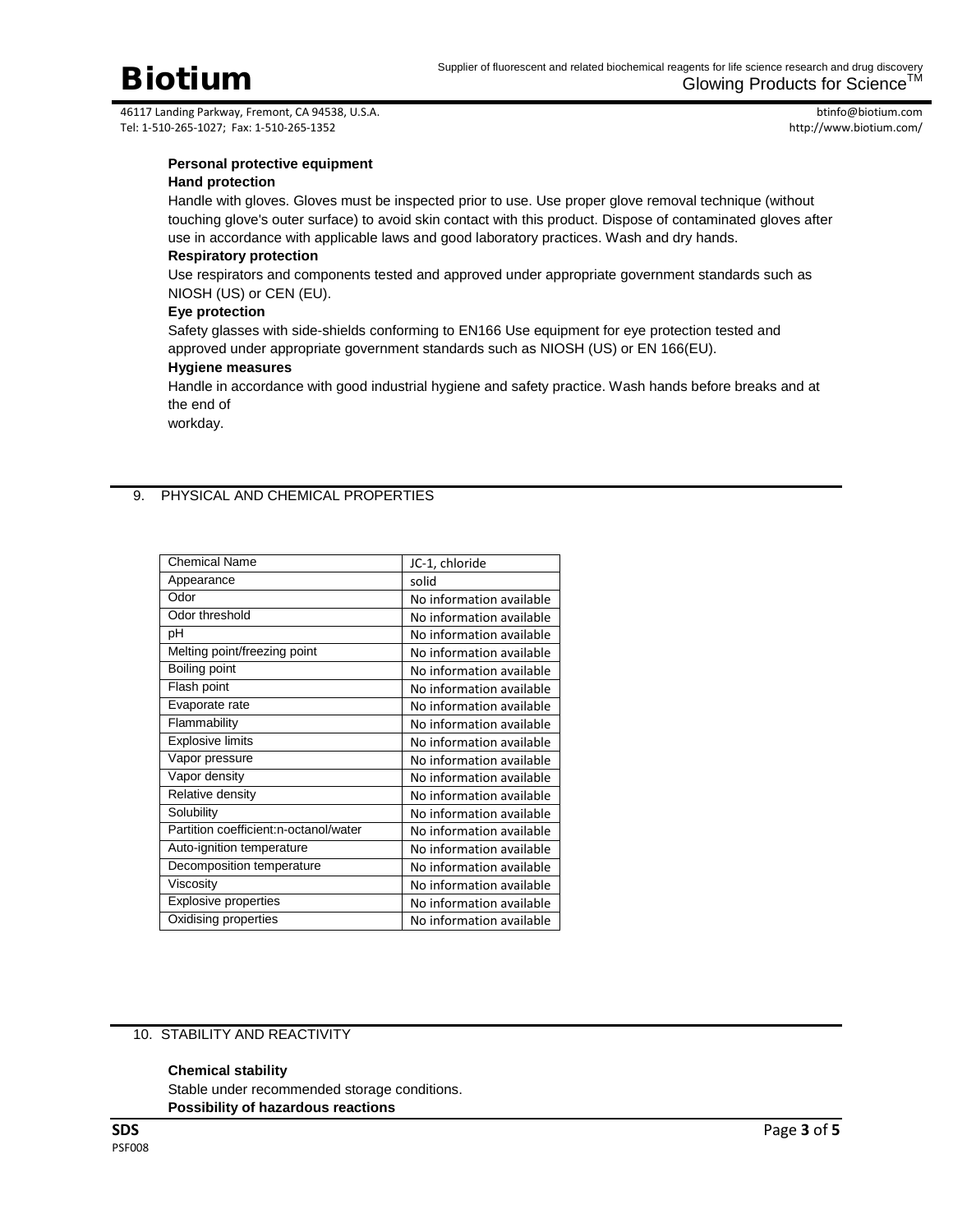btinfo@biotium.com http://www.biotium.com/

No data available **Conditions to avoid** Heat, flames and sparks. **Materials to avoid** No data available **Hazardous decomposition products** Hazardous decomposition products formed under fire conditions. - Carbon oxides Other decomposition products - no data available

# 11. TOXICOLOGICAL INFORMATION

| <b>Acute toxicity</b>                                                                                                                                            |                                                     |                   |  |  |  |  |  |
|------------------------------------------------------------------------------------------------------------------------------------------------------------------|-----------------------------------------------------|-------------------|--|--|--|--|--|
| Oral LD50                                                                                                                                                        | None                                                |                   |  |  |  |  |  |
| <b>Inhalation LC50</b>                                                                                                                                           | None                                                |                   |  |  |  |  |  |
| <b>Dermal LD50</b>                                                                                                                                               | None                                                |                   |  |  |  |  |  |
|                                                                                                                                                                  | Other information on acute toxicity                 | no data available |  |  |  |  |  |
| Skin corrosion/irritation no data available                                                                                                                      |                                                     |                   |  |  |  |  |  |
| Serious eye damage/eye irritationno data available                                                                                                               |                                                     |                   |  |  |  |  |  |
|                                                                                                                                                                  | Respiratory or skin sensitization no data available |                   |  |  |  |  |  |
| <b>Germ cell mutagenicity</b>                                                                                                                                    | no data available                                   |                   |  |  |  |  |  |
| Carcinogenicity                                                                                                                                                  |                                                     |                   |  |  |  |  |  |
| IARC: No component of this product present at levels greater than or equal to 0.1% is identified as<br>probable, possible or confirmed human carcinogen by IARC. |                                                     |                   |  |  |  |  |  |
| ACGIH: No component of this product present at levels greater than or equal to 0.1% is identified as a                                                           |                                                     |                   |  |  |  |  |  |
| carcinogen or potential carcinogen by ACGIH.                                                                                                                     |                                                     |                   |  |  |  |  |  |
| NTP: No component of this product present at levels greater than or equal to 0.1% is identified as a known                                                       |                                                     |                   |  |  |  |  |  |
| or anticipated carcinogen by NTP.                                                                                                                                |                                                     |                   |  |  |  |  |  |
| OSHA: No component of this product present at levels greater than or equal to 0.1% is identified as a                                                            |                                                     |                   |  |  |  |  |  |
| carcinogen or potential carcinogen by OSHA.                                                                                                                      |                                                     |                   |  |  |  |  |  |
| <b>Reproductive toxicity</b><br>no data available                                                                                                                |                                                     |                   |  |  |  |  |  |
| Specific target organ toxicity - single exposure (Globally Harmonized System)                                                                                    |                                                     |                   |  |  |  |  |  |
| no data available                                                                                                                                                |                                                     |                   |  |  |  |  |  |
| Specific target organ toxicity - repeated exposure (Globally Harmonized System)                                                                                  |                                                     |                   |  |  |  |  |  |
| no data available                                                                                                                                                |                                                     |                   |  |  |  |  |  |
| <b>Aspiration hazard</b>                                                                                                                                         |                                                     |                   |  |  |  |  |  |
| no data available                                                                                                                                                |                                                     |                   |  |  |  |  |  |
| <b>Potential health effects</b>                                                                                                                                  |                                                     |                   |  |  |  |  |  |
| Inhalation May be harmful if inhaled. May cause respiratory tract irritation.                                                                                    |                                                     |                   |  |  |  |  |  |
| Ingestion May be harmful if swallowed.                                                                                                                           |                                                     |                   |  |  |  |  |  |
| Skin May be harmful if absorbed through skin. May cause skin irritation.                                                                                         |                                                     |                   |  |  |  |  |  |
| Eyes May cause eye irritation.                                                                                                                                   |                                                     |                   |  |  |  |  |  |
| <b>Additional Information</b>                                                                                                                                    |                                                     |                   |  |  |  |  |  |
| <b>RTECS: None</b>                                                                                                                                               |                                                     |                   |  |  |  |  |  |

12. ECOLOGICAL INFORMATION

**Toxicity** no information available **Persistence and degradability** no information available